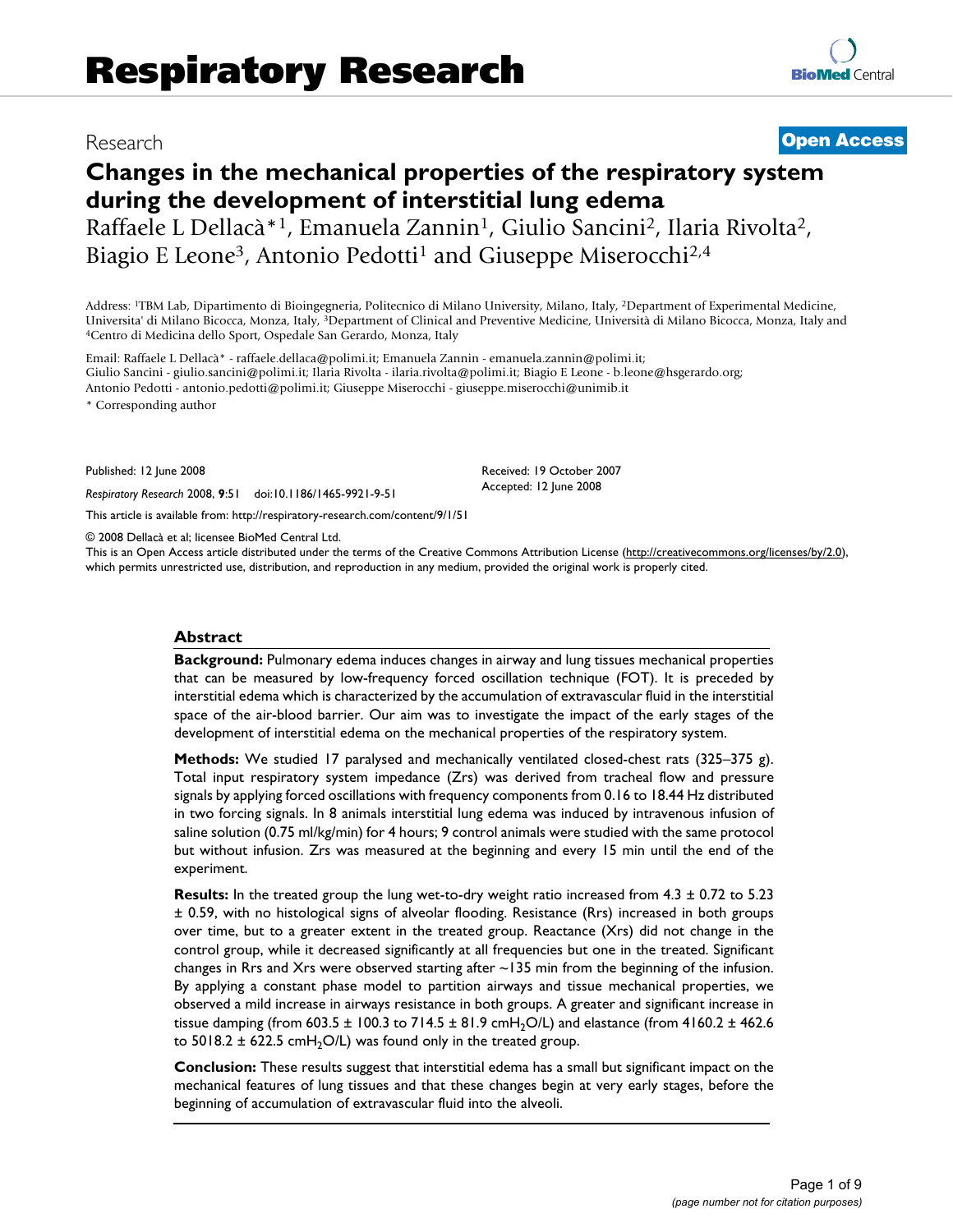# **Background**

The functional organisation of the lung extracellular matrix comprises basically two large macromolecular families. The fibrillar components, including collagen I and III and elastic fibers, provide the elasticity of the lung tissue on stretching and de-stretching which is mechanically defined as lung compliance, that is the ratio between the change in lung volume and the corresponding change in transpulmonary pressure. Other macromolecular components, that include hyaluronan (HA) and proteoglycans (PGs), fill the voids among the fibrillar structures and the cells and keep the various structures assembled thanks to multiple linkages, allowing however reciprocal movements of the structures [1]. HA and PGs also play an important role in the control of extravascular lung water. Being highly hydrophilic, they can bind water to form gellike structures and, furthermore, a peculiar physical property of their hydrated state is the mechanical resistance to compressive forces [1,2]. These molecules are therefore mostly involved in the tissue response to edema formation.

Previous studies evaluated the changes in mechanical properties of the respiratory system after inducing pulmonary congestion[3,4] or severe lung edema [5-9], but no measurements were reported in the condition of interstitial lung edema in vivo implying an increase in extravascular lung water that does not exceed 5–10%.

We wondered whether the mechanical properties of lung tissue are significantly affected when the scaffold of the extravascular matrix is put under tension by interstitial edema. To this purpose, respiratory mechanics was monitored by low frequency forced oscillation technique (FOT) [10,11] in closed-chest mechanically ventilated rats by inducing interstitial lung edema by slow rate saline over $load[12]$ .

# **Methods**

# *Animal preparation*

We studied 17 Wistar male rats (weight 325–375 g). Animal use and care procedures were approved by the institutional animal care and use committee and complied with guidelines set by the American Physiological Society. The animals were randomly assigned to two groups, one group received saline infusion as described below ('treated',  $n = 8$ ) and the other one was used as control group  $(n = 9)$ . The experimental protocol was exactly the same for the two groups excluding the infusion of isotonic saline solution which was performed only in the treated group.

The animals were pre-anesthetized by ether vapours, then anesthetized with an intraperitoneal dose of 50% diluted urethane (1200 mg/kg) and placed in a supine position. A

jugular vein was cannulated for drug delivery (both groups) and saline infusion (treated only). Tracheostomy was performed, and a 50-mm plastic cannula (2.5-mm inner diameter) was inserted into the distal trachea. Mechanical ventilation was provided by the same device used for the estimation of mechanical impedance as described below with a tidal volume  $(V_T)$  of 2.5 ml and a frequency of 14 breaths/min. A positive end-expiratory pressure of 1 cmH<sub>2</sub>O was maintained for all the duration of the experiment. Before connecting the animal to the ventilator, paralysis was accomplished by pancuronium bromide (1 mg/kg body wt initial dose, supplemented by 0.33 mg/kg every 40 min).

## *Protocol and experimental set-up*

Once connected to the mechanical ventilator, the animals were ventilated for four hours with the same ventilator settings. During all this period, only the treated group received infusion of saline solution at a constant rate of 0.75 ml/kg/min.

Both mechanical ventilation and the assessment of mechanical impedance were performed by a self-made specially designed mechanical ventilator. The device was obtained by connecting a linear motor (P01-23X80, 44 N peak force, 280 m/s2 max acceleration, Linmot, Spreitenbach, Swiss) provided with its electronic servocontrol unit (E100-AT, Linmot, Spreitenbach, Switzerland) to a 2.5 ml glass syringe (Figure 1). The position of the piston was controlled by an analog signal generated by a digital-toanalog board (DAQCARD 6036-E, National Instruments, Austin, TX) connected to a personal computer. All the parameters of the servocontroller were optimised by standard control science algorithms on a bench model of rat lung (resistance =  $105.10 \text{ cm} +1.00 \cdot \text{s}$ /L, inertance = 0.32 cmH<sub>2</sub>O·s<sup>2</sup>/L, compliance = 0.35 mL/cmH<sub>2</sub>O). The syringe was connected by short and thick silicon tubes (ID 3.5 mm) to a solenoid three-way valve to allow refilling of the syringe with fresh air during expiration. The valve was connected to a T piece. One side of the piece was connected to the tracheal cannula, the other to a two way solenoid valve used to allow passive exhalation during expiration. Both valves were controlled by the same D/A board and personal computer used to control the linear motor. A special software developed in LabView (National Instrument, Austin, TX) allowed the simultaneous control of piston position and valves and the acquisition of the data from the transducers (see below). This software permits the generation of three different flow waveforms. One was a sinusoidal waveform used to provide ventilation during the experiment, the other two were optimal ventilator waveforms, OVW [10], with seven components each chosen to be non-sum non-difference of order three [13]. In order to characterize the spectra of mechanical impedance with a high number of data points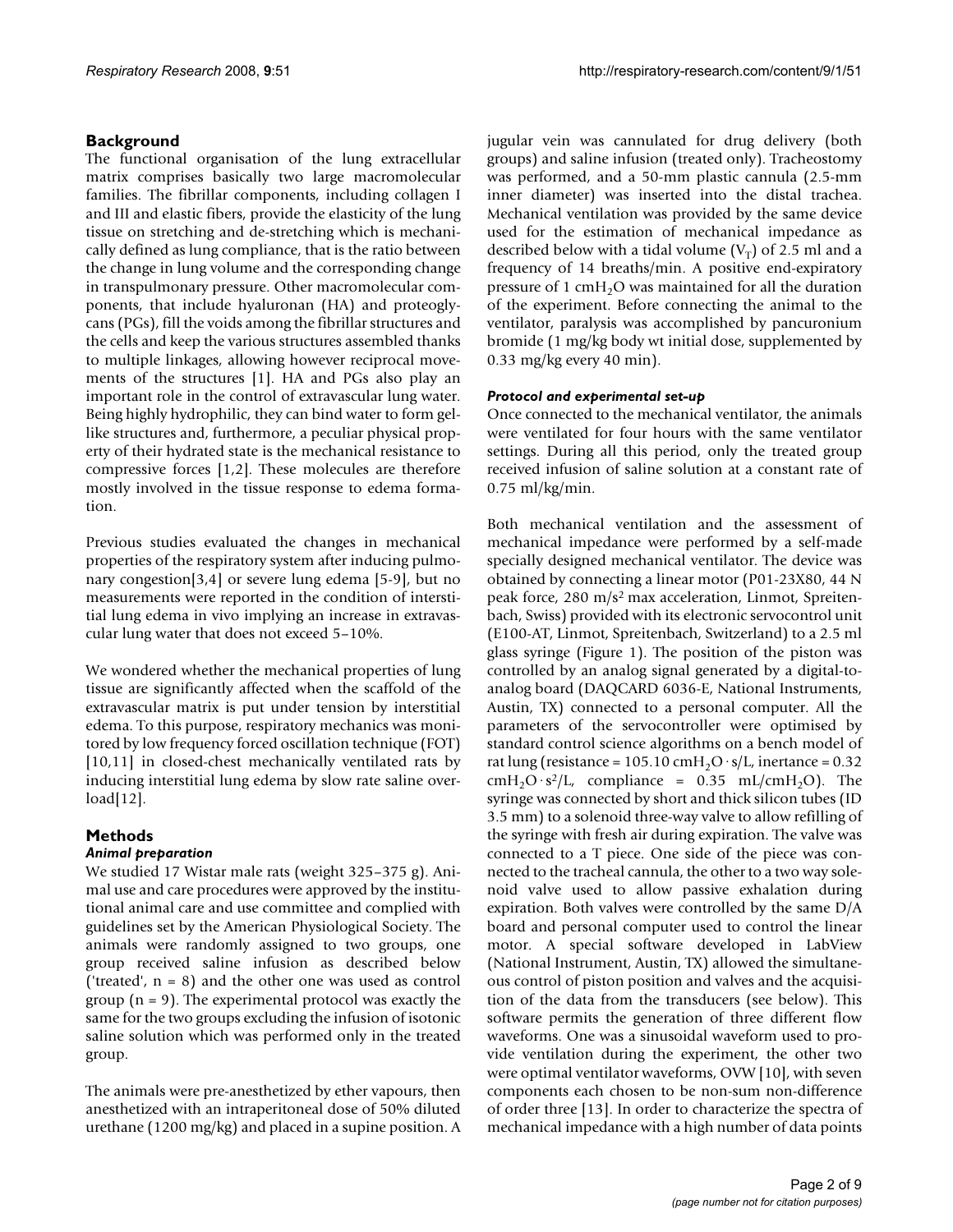

and to maintain a low total power of the forcing signal, we repeated the measurement with two different signals, the first with a base frequencies of 0.078 Hz and the second one with a base frequency of 0.313 Hz (Table 1). As the highest frequency of the second OVW was higher than the overall frequency response of our system, we limited the second waveform to the first 6 components. During the application of the OVW the inspiratory three-way valve connected the syringe to the tracheal cannula and the expiratory two-way valve was closed. In this condition, the lungs were expanded at the lowest frequency component of the OVW with an amplitude similar to the one used for ventilation to avoid the development of atelectasis and to maintain the tidal mechanical stretch also during the assessment of mechanical impedance.

The assessment of mechanical impedance required one minute for each waveform with a two min ventilation period between the two OVW. The measurements were repeated every 15 min throughout all the experiment. Since the measurement procedure may induce alveolar derecruitment, after each measurement the lung was inflated to  $20-25$  cmH<sub>2</sub>O for a few seconds before resuming the baseline ventilation.

At the end of the experiment, the animals were sacrificed by an overdose of urethane. The trachea was tied in the neck, the chest was widely opened and the lungs were excised. One lung was removed after tying its main bronchus in order to prevent collapse, immersed in formaline and subsequently processed using routine histological

techniques. The other lung was cut into three-four pieces that were used to compute the wet to dry weight ratio (W/ D) as an index of lung water content.

Several slices of the processed lung of each animal were analysed by light microscopy at a magnification of 100×. A pathologist was asked to blindly give a score from 0 to 3 to the degree of perivascular edema, peribronchial edema and alveolar flooding of each animal.

## *Measurements*

Pressure and flow at the airway opening (Pao and Vao) were measured by a transducer (PXLA0025DN, Sensym, Milpitas, CA) connected to the tracheal tube and by a Fleisch-type pneumotachograph (model 0000 connected to a pressure transducer PXLA02X5DN, 0-2.5 cm  $H_2O$ ; Sensym, Milpitas, CA). All connections were made by thick silicon tubing kept as short as possible to provide a satisfying common mode rejection ratio and frequency response. All the signals were sampled at 200 Hz by the same A/D-D/A board used to control the ventilator and recorded by a personal computer. The flow signal was integrated to give lung volume  $(V_L)$ . The volume drift resulted from the integration of the flow signal was removed by estimating the linear trend on the integrated signal and removing it from the recording.

The frequency response of the measuring systems was assessed by using the same mechanical model used to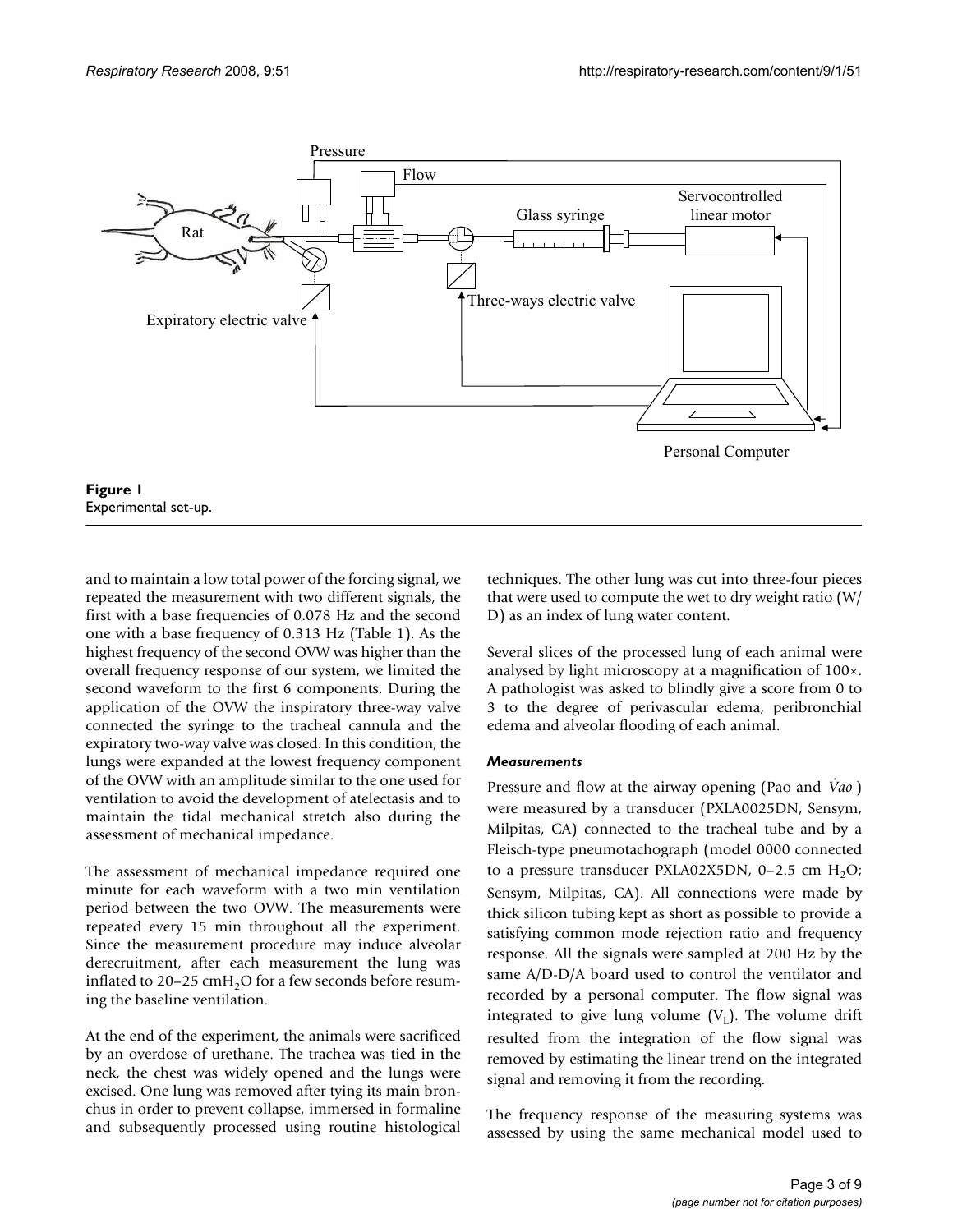#### **Table 1: OVW waveforms characteristics.**

| <b>Multiplicative factors (NSND3)</b> | 2    | 5    | п    | 19   | 31   | 59    | 103                      |
|---------------------------------------|------|------|------|------|------|-------|--------------------------|
| Waveform OVW I                        |      |      |      |      |      |       |                          |
| Frequency (Hz)                        | 0.16 | 0.39 | 0.86 | l.48 | 2.42 | 4.61  | 8.05                     |
| Amplitude (a.u.)                      | 0.5  | 0.18 | 0.18 | 0.18 | 0.18 | 0.18  | 0.18                     |
| Phase (radiants)                      | 4.95 | 3.82 | 4.37 | 3.67 | 4.05 | 4.13  | 4.02                     |
| <b>Waveform OVW 2</b>                 |      |      |      |      |      |       |                          |
| Frequency (Hz)                        | 0.62 | 1.56 | 3.44 | 5.94 | 9.69 | 18.44 |                          |
| Amplitude (a.u.)                      | 0.5  | 0.18 | 0.18 | 0.18 | 0.18 | 0.18  |                          |
| Phase (radiants)                      | 4.95 | 3.82 | 4.37 | 3.67 | 4.05 | 4.13  | $\overline{\phantom{a}}$ |

Frequency components, amplitude and phase of the two OVW waveforms used to estimate Zin spectra. Amplitudes are expressed in arbitrary units (a.u.).

optimize the controller parameters and it was flat up to 20 Hz.

#### *Data analysis*

Estimation of input impedance:

The respiratory system input impedance (Zrs) is defined as the complex ratio between the Fourier transform of the pressure and flow signals measured at the airways opening. It is composed of a real part, called resistance (Rrs), and an imaginary part, called reactance (Xrs), which describes the compliance and inertance properties of the system.

$$
Zrs(f) = \frac{Pao(f)}{\dot{Vao}(f)} = Rrs(f) + jXrs(f)
$$

where f is frequency and j is the imaginary unit.

Pao and Vao signals were low-pass filtered with a cut-off frequency of 20 Hz when the base frequency was 0.07825 Hz and of 40 Hz when it was 0.313 Hz. The signals were resampled at 40 Hz and 160 Hz respectively as in [14]. Zrs was computed as the ratio between the auto-spectrum of the flow signal and the cross-spectrum between the pressure and flow signals, in accordance with the cross-spectrum method [15]. The spectra were obtained by averaging  $~5$  periodograms computed by applying the Fast Fourier Transform to data segments of 512 samples each. The coherence functions of the impedances were computed as described in [16]. In the present study we considered only impedance data with a coherence value greater than 0.95. Data at the oscillatory frequency of 4.61 Hz were discarded as in several measurements the coherence was lower than the threshold likely because of the effect of cardiac activity.

#### *Model fitting*

An empirical model of the respiratory impedance was fitted on Zrs data using the least square method, in order to partition airways and tissue mechanics. The model comprised an airway compartment with a frequency-independent resistance (Raw) and inertance (Iaw) in series with a constant-phase tissue compartment[17] characterized by tissue resistance or damping  $(G)$  and elastance  $(H)$ according to the following equation:

$$
Zrs = Raw + j\omega law + \frac{G-jH}{\omega^{\alpha}}
$$

Where  $\alpha = \frac{2}{\pi} \arctan(H/G)$  and  $\omega = 2\pi f$ .

Raw was corrected for the contribution of the tracheal tube.

Tissue hysteresivity  $(\eta)$  was calculated as the ratio G/ H[18].

All the data are expressed as mean  $\pm$  SD. Significance of differences was tested by two-way ANOVA for repeated measurements using time and treatment group as factors. Multiple comparison after ANOVA was performed using Holm-Sidak test with control group and baseline as control conditions. Statistical tests were performed with a significance level of  $p < 0.05$ .

## **Results**

The interstitial edema induced by saline infusion caused a significant increase in the W/D ratio and in the histological evaluation of perivascular edema for the treated group (Table 2). No fluid was found in the alveolar spaces, confirming that after four hours of infusion only mild interstitial edema was induced.

The average spectra of Zrs obtained from the control and the treated groups measured at the beginning and at the end of the experiment are reported in Figure 2. For fre-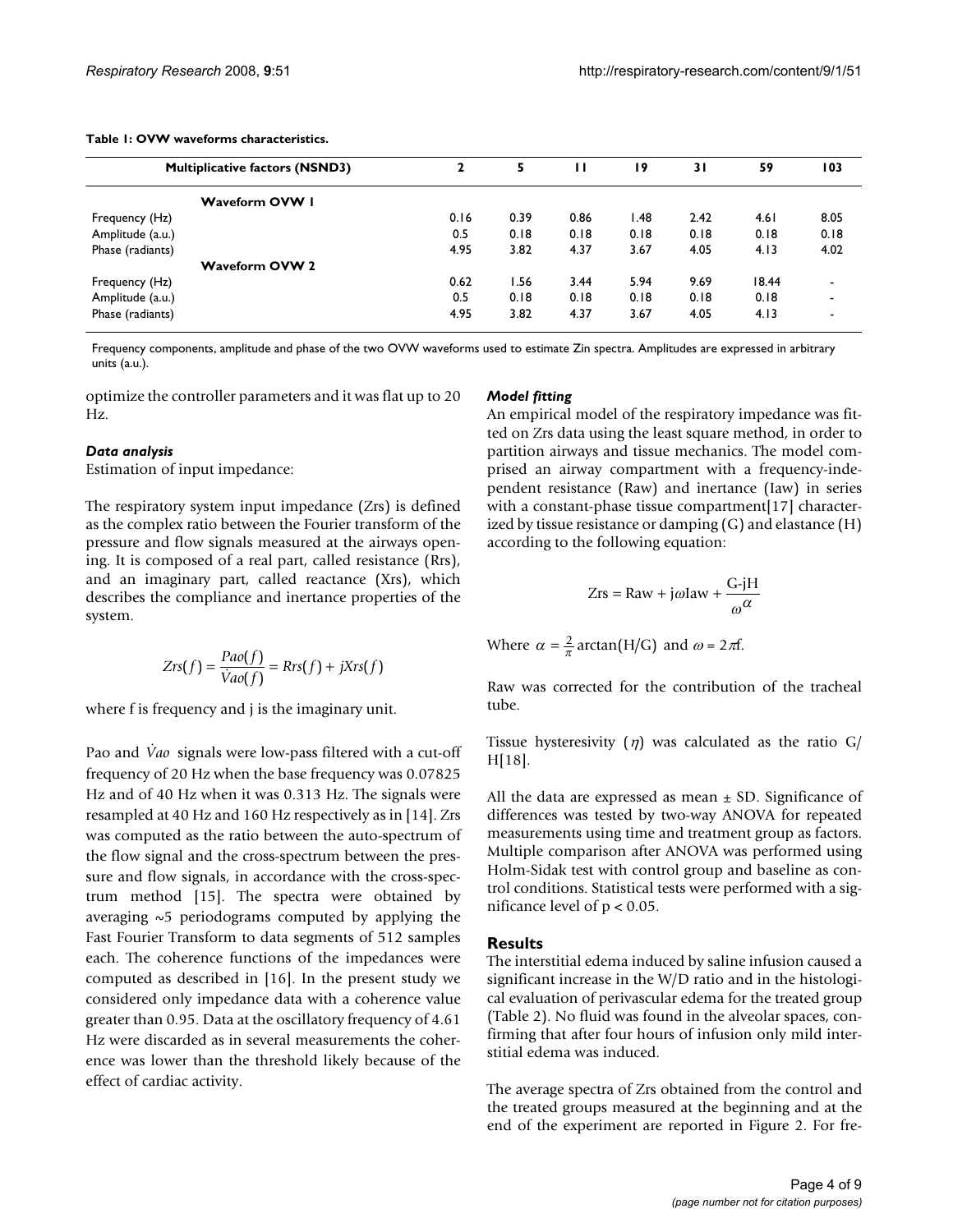**Table 2: Evaluation of the degree of edema. Wet to dry (W/D) ratio and degree of perivascular edema, peribronchial edema and alveolar flooding scored by light microscopy averaged for control and treated groups. Data are reported as mean ± SD in adimensional unit.**

|                                                                      | Controls        | <b>Treated</b>                 |
|----------------------------------------------------------------------|-----------------|--------------------------------|
| W/D<br>Degree of perivascular edema<br>Degree of peribronchial edema | $4.30 \pm 0.72$ | $5.23 + 0.59$<br>$1.20 + 0.45$ |
| Alveolar flooding                                                    |                 |                                |

quencies around 4–5 Hz the coherence was not satisfactory in several tests, likely due to the cardiac artifact. For this reason we decided to exclude the values of Zrs measured at 4.61 Hz from the study. At baseline, there are no significant differences in Rrs and Xrs between the two groups at all frequencies. At the end of the experiment, both the control and treated groups show an increased Rrs. However, the treated group shows a significant increase of Rrs at more frequencies than the controls and the level of significance is greater ( $p < 0.01$ ) for five frequencies. The reactance spectra shows no significant differences between baseline and end-experiment in the control group. Conversely, in the treated group we found a significant decrease at all frequencies but 8.05 Hz, with p < 0.01 for most of the data points. As the coefficient of variation was similar for both Rrs and Xrs, Xrs is more sensitive than Rrs to the development of interstitial edema.

Because of the wide inter-individual variability of baseline values, there are very slight differences in Zrs at the end of the experiment between control and treated group.

Figure 3 shows the time courses of Raw and of the estimates of the constant phase model parameters. Raw significantly increases in both the control and the treated group with no significant differences between the two. H increases linearly with time in the treated group, with a highly significant difference from baseline starting from 90 min. However, significant differences relative to control group only appear from 195 min. In the treated group, G increases significantly from baseline values after 135 min, however it shows only a few significant differences compared to the control group. Hysteresivity  $(η)$ does not reveal a definite trend.

#### **Discussion**

In the present study we investigated the impact of the development of interstitial lung edema on respiratory system mechanical properties. We used low-frequency FOT combined to the constant-phase modeling as this method permits to identify how an experimental intervention differentially affects airway caliber, de-recruitment of lung units and regional heterogeneity of function, and this information cannot be obtained by simpler measures of lung function[19].

The scorings of Table 2 essentially indicate that there is no water accumulation in the alveolar spaces, in agreement with the results that Conforti et al. obtained with a similar model of mild pulmonary edema[20]. Therefore, this study provides the first data concerning modifications in the overall mechanical properties of the respiratory system in vivo during interstitial lung edema measured by low-frequency FOT in absence of airway and alveolar flooding.

#### *Methodological issues*

Anaesthesia and paralysis, together with prolonged mechanical ventilation, can induce changes in lung mechanics per se [21,22], which are likely to be the reason of the slight increase of Raw and G observed in the control group within the four hours. Derecruitment of lung units was prevented by regular positive pressure inflations (recruitment maneuvers) and the use of PEEP, and this was confirmed by the absence of elevation of H with time in the control group.

In our study we used a forcing waveform with different amplitudes for the different frequency components, as the lowest frequency was used to provide also ventilation to the animal. It has been shown that the impedance of the lung is amplitude-dependent [23]. However, this phenomenon was small in the healthy lung and increased markedly after oleic acid injury, where the damage is much more severe than the one induced by our model [6]. The use of two different waveforms allowed us to evaluate the impact of this effect, as the high amplitude frequency in the OVW2 signal used to ventilate the animal is very close to the third small amplitude frequency component of OVW1 (Table 1). As the values of Zrs at these two frequencies are in very good agreement (Figure 2), the use of a higher amplitude at low frequency did not significantly affect the assessment of Zrs in our experimental conditions.

Non-linearity of the respiratory system may also affect the measurements, since the OVW is a composite signal, but the use of appropriate frequency components [13] should have minimized this issue. Moreover, even if this may have affected the absolute values of the impedances reported in figure 2, the possible impact is similar for all the measurements.

Comparing our data with those from other studies, we found that our measurements of Zrs and constant phase model parameters at baseline are similar to those reported in the literature [24]. However, we found slightly lower hysteresivity ( $\eta$  = 0.14) compared to [24] ( $\eta$  = 0.18) and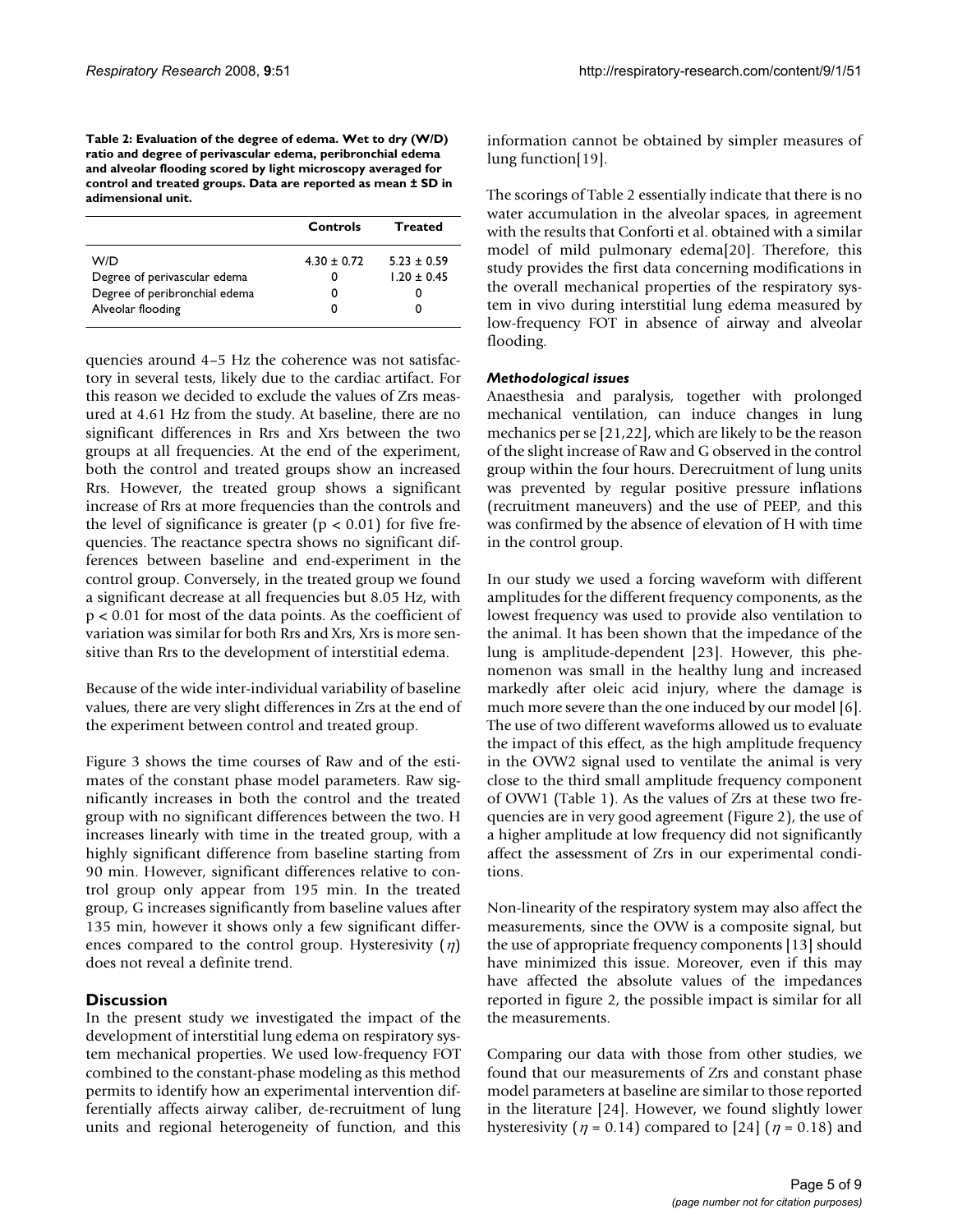

## Figure 2

**Effect of interstitial edema on total respiratory system input impedance**. Average ± SD resistance (Rrs) and reactance (Xrs) vs. frequency in the control (left) and treated (right) groups at baseline (open circles) and after 240 min at endexperiment (closed circles). The insets are the enlargement of the graphs in the rage of frequencies between 0.5 and 5 Hz. \*: significance of the differences between baseline and end-experiment (\* for  $p < 0.05$ , \*\* for  $p < 0.01$ ); +: significance of the differences between the control and treated group.

to [25] ( $\eta$  = 0.2). Sakai et al. found that the mechanism that plays a major role in the differences in  $\eta$  is heterogeneous constriction of the airways. The lower values of  $\eta$ reported in the present paper may be due to the use of OVW, which applies physiological tidal volume amplitudes making the lung more homogeneous than during measurement performed with small amplitude signals  $[25]$ .

Finally, in this study we are measuring the total respiratory system impedance, which is the result of both lung and chest wall mechanical properties. In particular, the latter constitutes a significant component of the total input impedance [24,26]. However, it has been shown that even during severe edema induced by oleic acid infusion, the chest wall mechanical properties are not affected[6]. These experimental data support the hypothesis that saline infusion does not induce significant changes in the configuration or mechanical properties of the chest wall because, although edema is a general phenomenon affecting all body tissues, the interstitial pressure increases much more in the lung compared to muscles [12] and, accordingly, one would expect the impact of interstitial edema to be much more relevant in the lung compared to the intercostal muscles.

In conclusion, the differences of Zrs between the treated and the control groups and between the baseline and endexperiment in the treated group, shown in figures 2 and 3, should not be affected by all these issues, but they likely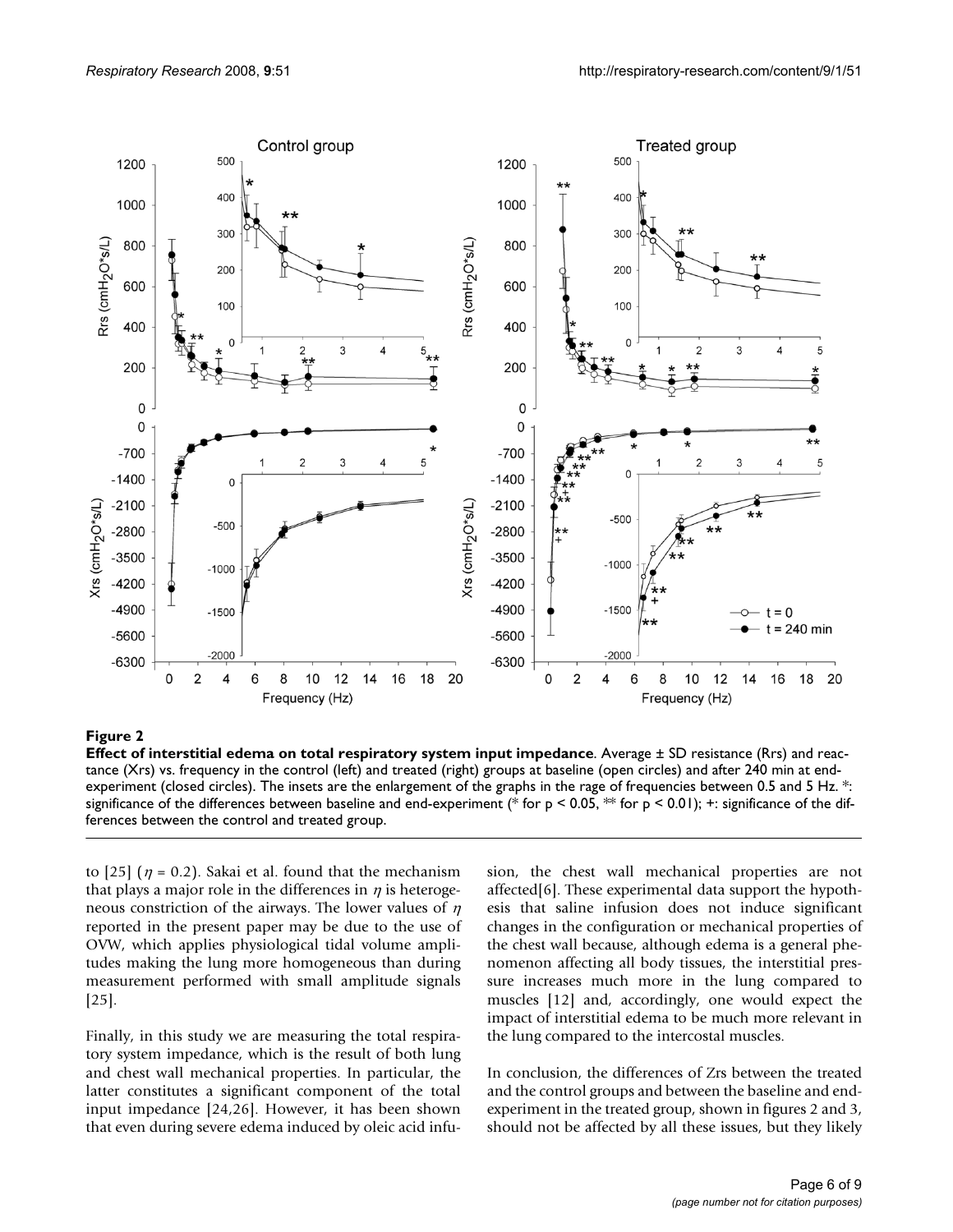

## Figure 3

**Changes in Raw and in the constant phase model parameters with time**. Time course of Raw and in the parameters of the constant phase model for the control (closed circles) and treated (open circles) animals (mean  $\pm$  SD). \*: significance of the differences with respect to baseline; +: significance of the differences between the control and treated group.

reflect the changes in visco-elastic properties of the lung tissue in the specific mechanical conditions of interstitial edema.

#### *Changes in respiratory mechanics*

The accumulation of water in the interstitial space induces significant changes in both Rrs and Xrs and, consequently, also in Raw, G, and H.

Figure 2 shows that in the treated group Rrs increased at all frequencies, while Xrs becomes more negative with a greater decrease at low frequencies. We found that Xrs, which mainly reflects the elastic properties of the tissues or the presence of closure or choke points in peripheral airways [27,28], is much more sensitive than Rrs to the development of interstitial lung edema, displaying significant differences between baseline and end-experiment and between the control and the infused group at more frequencies.

We did not observe an evident transient increase of resistance as reported by Ishii and coworkers [7] which was attributed to vagal reflex. These differences are likely due to the differences in edema model: Ishii et al. induced lung edema by a marked elevation of left atrial pressure, inducing alveolar flooding in less than 100 min. Conversely, our model of lung edema was not associated to significant changes of systemic and lung capillary pressures [12,29].

The differences in Zrs relative to baseline reached statistical significance after 135 min at most frequencies, suggest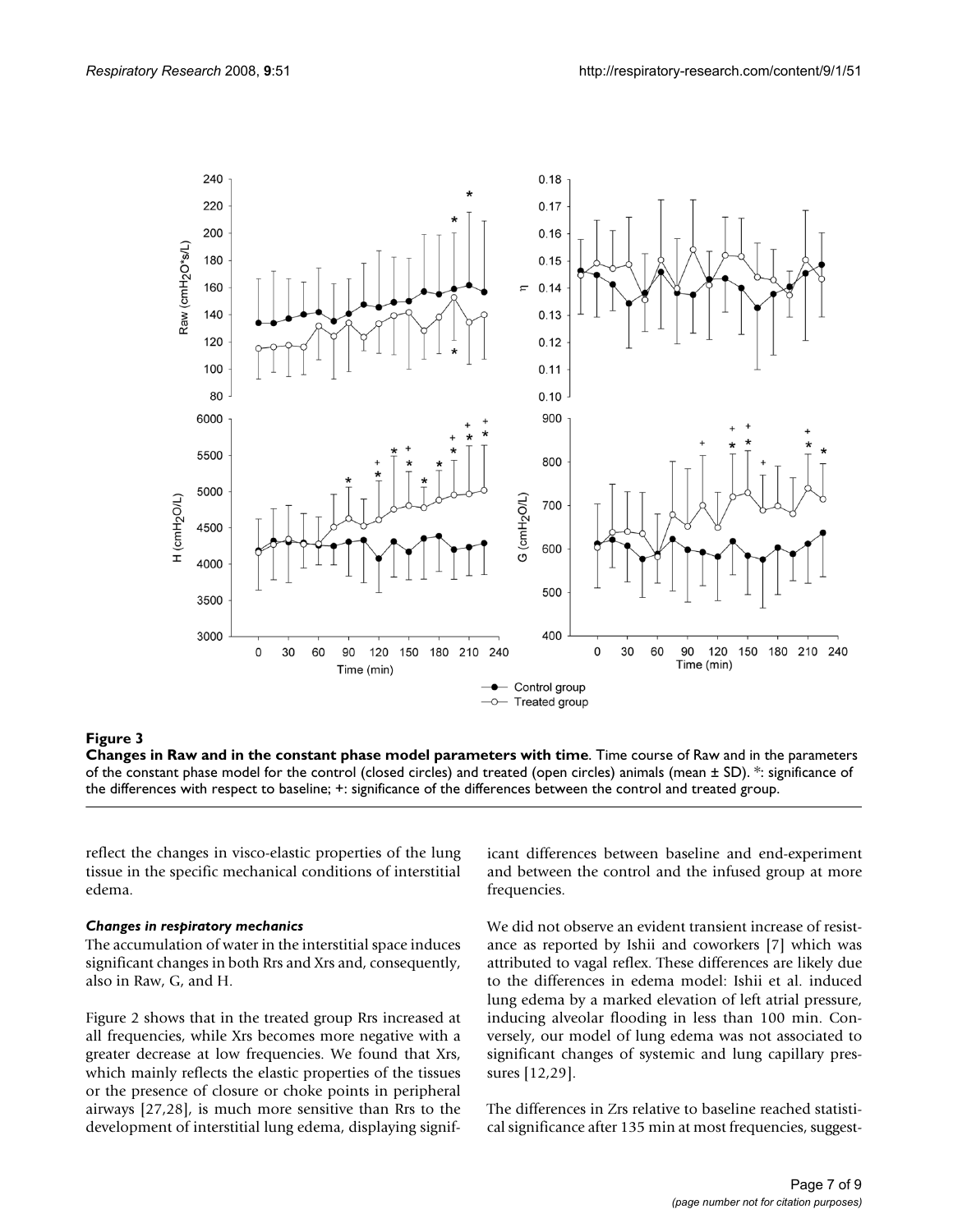ing that the mechanical properties of the lung are affected during the development of interstitial edema and/or vascular congestion even when the increase of extravascular water is not exceeding 5–10% [12,20].

In order to partition airways and tissue contribution to changes in respiratory mechanics, we fitted the constant phase model on Rrs and Xrs data (Figure 3). Raw slightly increase in a similar way in the control and in the treated group. An increase in Raw can be associated to a reduction of airway calibre but, since in interstitial lung edema we did not find histological evidence of geometrical remodelling of the airways, this small change is likely related to the effects of the prolonged sedation and mechanical ventilation.

In the treated group G and H increased with time. An increase in G and H may be due to increased tissue damping and elastance, reduced lung volume, airway closures or heterogeneous airway constriction. We can exclude heterogeneous airways constriction because it is associated to increased  $\eta$  [30], which was not observed in our data. A reduction in lung volume could produce an increase in both G and H, however,  $\eta$  is also affected by changes in lung volume [24]. As  $\eta$  was constant throughout the experiment, we can conclude that the changes in G and H that we observed are not due to lung volume changes. Finally, also airway closures are very unlikely to occur in our experimental conditions, as suggested also by the histological analysis. For all these reasons the increase in G and H is likely related to changes in the tissue mechanical properties.

## *Comparison to previous studies on lung edema*

Previous studies correlating the development of lung edema with changes of lung mechanics were focused mainly either on the effects of pulmonary congestion only or on the effects of later stages of acute lung edema.

When the perturbation was limited to pulmonary congestion, mechanical properties of the lung were found to be minimally affected in the range of lung volume considered in our study [3,4,9]. The slight changes previously observed (i.e. decrease in compliance and an increase in pulmonary resistance), are, however, in the same direction as the changes reported in the present study.

Conversely, a major impact on lung mechanics was found when later stages of lung edema were induced by either volume loading [5], increase in microvascular permeability [6,31] increase in left atrial pressure [7,8] or aortic occlusion [9]. However, these models caused pulmonary congestion, alveolar fluid accumulation, small airways compression/occlusion, conditions that clearly impact on the overall mechanical properties of the respiratory system including, of course, airways resistance and lung compliance. A further complication in the evaluation of respiratory mechanics during edema development is the repeated use of BAL that may cause ventilation heterogeneities [31].

# **Conclusion**

Although the lung seems well designed to resist to edema formation, a sustained condition of interstitial edema is a cause of progressive loss of integrity of the interstitial matrix [32]. The obvious question then is: what is the mechanical resistance of the matrix macromolecules to continuously increased stress? Our experimental evidence is that the transition to severe edema is a matter of minutes [32], suggesting that severe edema acutely develops when the damage to the extracellular matrix overcomes a critical threshold. Therefore, the condition of increased interstitial parenchymal stresses represents an unstable equilibrium between tissue repair and severe tissue lesion. The present data suggest that the assessment of the time course of lung mechanics by forced oscillation technique may provide useful information on the accumulation of water into the lung and/or the development of severe pulmonary congestion. For this reason, the approach developed in this study could have a potential impact for the study of the early phase of the development of lung edema and for the evaluation of possible countermeasures in experimental studies. Moreover, further studies should be addressed to evaluate if the use of FOT can represent a non-invasive, potentially clinically useful tool to detect the earliest stages of congestive heart failure, and institute therapy long before the condition becomes lifethreatening.

# **Competing interests**

The authors declare that they have no competing interests.

# **Authors' contributions**

RLD Contributed in the design of the study, in writing the manuscript, in the design and development of the experimental set-up and the data processing algorithms, EZ contributed in the in the experimental activity performing the impedance measurements, in drafting the manuscript and in the data processing and statistical analysis, GS Contributed in the design of the study protocol, in the experimental activity, with particular attention to animal preparation, and revised the manuscript, IR Participated in the experimental activity and carried out the processing and measurements of the biological samples, BEL Coordinated and carried out the histological analysis, AP Contributed in the design of the study and revised the manuscript, GM Contributed in the design of the study, in writing the manuscript and coordinated the study. All authors read and approved the final manuscript.